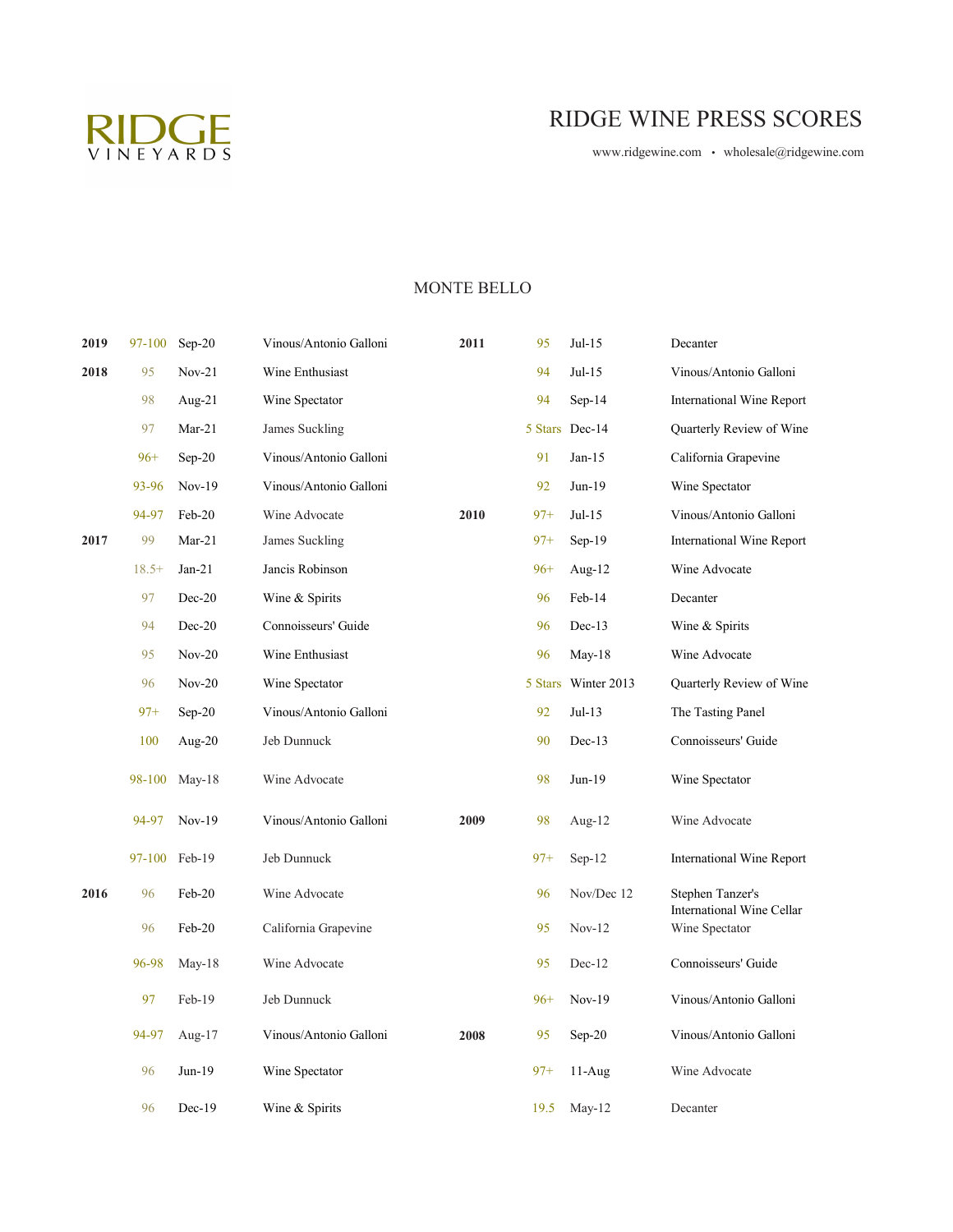|      | 98      | Nov-19                 | Vinous/Antonio Galloni    |      | $95+$ | $May-18$   | Wine Advocate                                 |
|------|---------|------------------------|---------------------------|------|-------|------------|-----------------------------------------------|
| 2015 | 100     | $Nov-18$               | James Suckling            |      | 95    | $Dec-11$   | Wine & Spirits                                |
|      | $98+$   | Feb-19                 | Jeb Dunnuck               |      | 95    | $Jun-11$   | James Suckling                                |
|      | $97/A+$ | $Dec-18$               | Fine Wine Review          |      | $93+$ | May-11     | Vinous/Antonio Galloni                        |
|      | $95+$   | Jul 2018               | Wine Advocate             |      | 93    | Oct/Nov 11 | California Grapevine                          |
|      | 94      | $Oct-18$               | Wine & Spirits            | 2007 | 97    | Feb-11     | James Suckling                                |
|      | 91      | $Dec-18$               | California Grapevine      |      | 96    | $Oct-10$   | The Tasting Panel                             |
|      | 93      | $Jan-19$               | Wine Spectator            |      | 95    | May-18     | Wine Advocate                                 |
|      | 95      | Oct-19                 | Decanter                  |      | 94    | $Dec-10$   | Wine & Spirits                                |
| 2014 | 98      | $Jan-18$               | James Suckling            |      | 94    | $Nov-10$   | Stephen Tanzer's<br>International Wine Cellar |
|      | 97      | May- $17$              | Decanter                  |      | 92    | Feb-10     | Wine Advocate                                 |
|      | 97      | May-18                 | Wine Advocate             |      | 92    | $Sep-10$   | Wine Spectator Insider                        |
|      | 97      | $Dec-17$               | International Wine Report | 2006 | 94    | Feb-19     | Jeb Dunnuck                                   |
|      | 97      | $Jun-18$               | Jeb Dunnuck               | 2005 | 97    | May-18     | Wine Advocate                                 |
|      | 96      | Aug-17                 | Vinous/Antonio Galloni    | 2002 | 98    | May-18     | Wine Advocate                                 |
|      | 93      | Apr-17                 | Connoisseurs' Guide       | 2001 | 97    | May- $18$  | Wine Advocate                                 |
|      | 92      | Fall 2017              | Fine Wine                 |      | 97    | Apr- $05$  | Wine Enthusiast                               |
|      | 90      | $Nov-17$               | California Grapevine      |      | 95    | $Jun-11$   | Wine Spectator                                |
|      | 94      | Jun-19                 | Wine Spectator            | 1999 | 92    | $Oct-02$   | Wine Spectator                                |
|      | 18      | $May-15$               | Jancis Robinson           |      | 94    | $Nov-19$   | Vinous/Antonio Galloni                        |
| 2013 | 100     | May-16                 | Decanter                  | 1996 | 97    | Feb-19     | Jeb Dunnuck                                   |
|      | 100     | May-18                 | Wine Advocate             |      | $96+$ | May- $18$  | Wine Advocate                                 |
|      | 99      | $Nov-16$               | International Wine Report | 1995 | 95    | $Mar-18$   | Decanter                                      |
|      | $98+$   | $Jul-16$               | Vinous/Antonio Galloni    | 1994 | 92    | $Nov-04$   | Wine Spectator                                |
|      |         | $97/A + \text{Aug-16}$ | Fine Wine Review          | 1992 | 100   | May-18     | Wine Advocate                                 |
|      | 97      | $Oct-16$               | Wine Advocate             |      | 94    | $Jun-16$   | Decanter                                      |
|      |         | 5 Stars Jul-16         | Quarterly Review of Wine  | 1991 | 96    | $Nov-17$   | Decanter                                      |
|      | 92      | $Oct-16$               | California Grapevine      |      | 96    | $Jun-19$   | Wine Spectator                                |
|      | 91      | $Nov-16$               | Wine Spectator            | 1990 | 97    | Feb-02     | Wine Spectator                                |
|      | 18      | $May-15$               | Jancis Robinson           |      | 97    | 9-Feb      | Wine Spectator                                |
|      | 95      | $Jun-19$               | Wine Spectator            | 1985 | 95    | $Jun-19$   | Wine Spectator                                |
| 2012 | 98      | $Jul-15$               | Vinous/Antonio Galloni    | 1988 | 90    | $Nov-19$   | Vinous/Antonio Galloni                        |
|      | 96      | May-18                 | Wine Advocate             | 1978 | 98    | May-18     | Wine Advocate                                 |
|      |         | 19 (96) Aug-15         | Decanter                  |      | 98    | $Jun-19$   | Wine Spectator                                |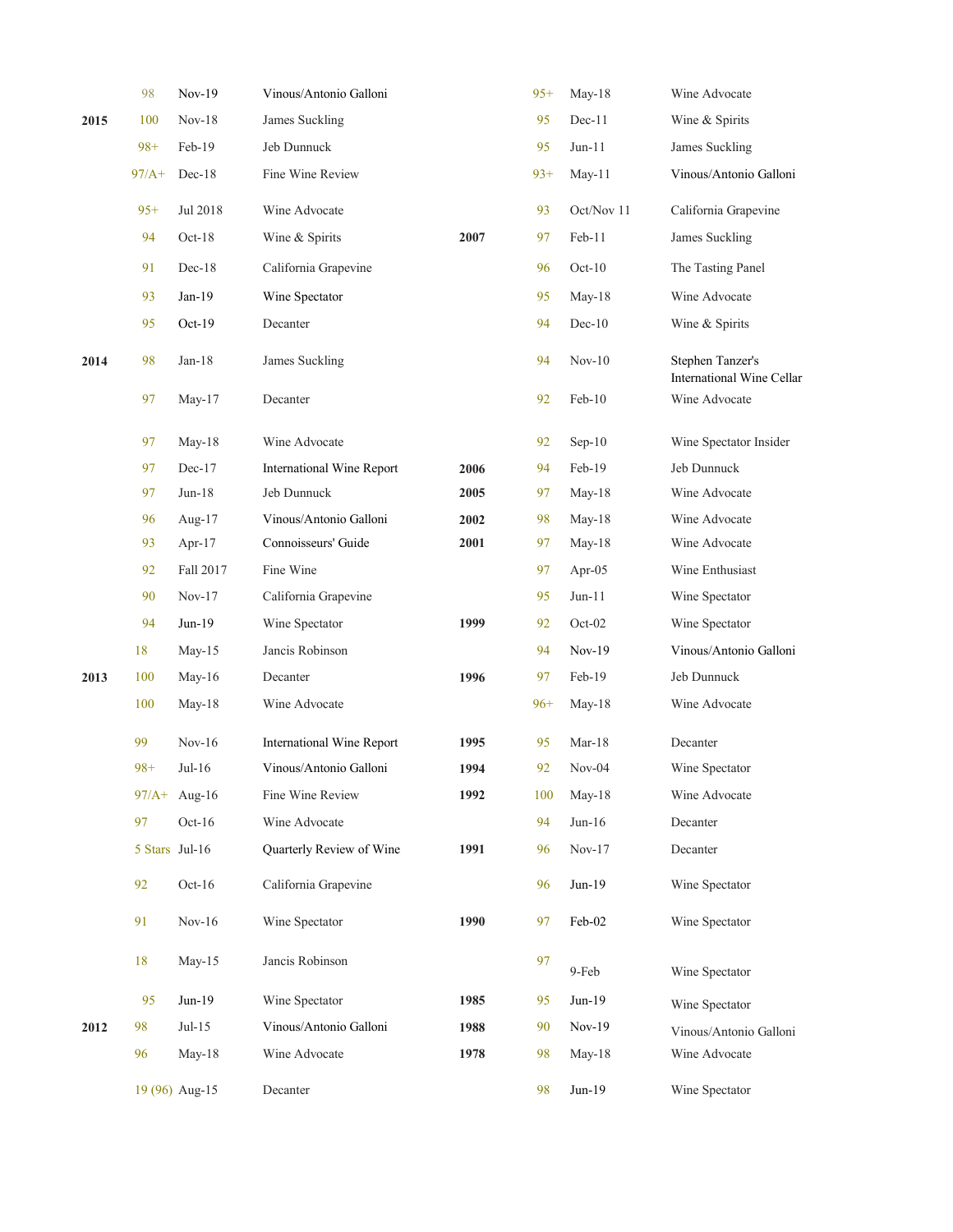|        | 5 Stars Sep-15 | Quarterly Review of Wine | 1974 | 100 | $May-18$ | Wine Advocate  |
|--------|----------------|--------------------------|------|-----|----------|----------------|
| $94+$  | $Oct-15$       | Wine Advocate            |      | 98  | $Jun-19$ | Wine Spectator |
| 94     | $Feb-16$       | Wine Spectator           | 1968 | 96  | $Jun-19$ | Wine Spectator |
| 93     | $Oct-15$       | California Grapevine     |      |     |          |                |
| $18++$ | $May-15$       | Jancis Robinson          |      |     |          |                |
| 94     | $Jun-19$       | Wine Spectator           |      |     |          |                |

# MONTE BELLO CHARDONNAY

| 2018 | 96    | Aug- $21$ | Wine & Spirits         | 2012 | $94+$ | $Jul-15$ | Vinous/Antonio Galloni           |
|------|-------|-----------|------------------------|------|-------|----------|----------------------------------|
|      | 17.5  | $Jan-21$  | Jancis Robinson        |      | 94    | $Oct-15$ | Wine Advocate                    |
| 2017 | 95    | $Sep-20$  | Vinous/Antonio Galloni |      | 93    | $Jun-16$ | Decanter                         |
| 2016 | 94    | Feb-20    | Wine Advocate          | 2011 | 94    | $Oct-14$ | <b>International Wine Report</b> |
|      | 94    | $May-19$  | Wine Spectator         |      | 93    | $Jul-14$ | Vinous/Antonio Galloni           |
|      | 93-95 | $May-18$  | Wine Advocate          | 2010 | 94    | $Jul-13$ | Vinous/Antonio Galloni           |
|      | 95    | $Nov-19$  | Vinous/Antonio Galloni |      | 94    | $Sep-14$ | <b>International Wine Report</b> |
| 2015 | 96    | Feb-19    | Jeb Dunnuck            | 2008 | 95    | Aug-11   | Wine Advocate                    |
|      | 94    | $May-18$  | Wine Advocate          |      | 95    | $Jul-16$ | Vinous/Antonio Galloni           |
|      | 98    | Aug- $18$ | Vinous/Antonio Galloni |      | 93    | Feb-12   | Wine & Spirits                   |
|      | 93    | $Dec-18$  | Wine Spectator         |      | 93    | $Nov-11$ | California Grapevine             |
| 2014 | 95    | $May-18$  | Wine Advocate          |      | 93    | $Dec-11$ | Wine Spectator                   |
|      | 94    | Apr- $17$ | Wine Spectator         | 2006 | 95    | Feb-10   | Wine Spectator                   |
|      | 94    | Aug- $17$ | Vinous/Antonio Galloni | 2004 | 92    | $May-18$ | Wine Advocate                    |
|      | $93+$ | Aug- $17$ | Jeb Dunnuck            | 1984 | 93    | $May-18$ | Wine Advocate                    |
| 2013 | 95    | $Jul-16$  | Vinous/Antonio Galloni |      |       |          |                                  |
|      | 95    | $Oct-16$  | Wine Advocate          |      |       |          |                                  |
|      | 95    | $Jun-16$  | Decanter               |      |       |          |                                  |
|      | 94    | May- $18$ | Wine Advocate          |      |       |          |                                  |

Apr-17 92 Wine Spectator

# ESTATE CABERNET SAUVIGNON

| 2018 | 92 Nov-21 | Wine & Spirits  | 2010 | 95 Jan-14 | Decanter       |
|------|-----------|-----------------|------|-----------|----------------|
|      | 94 Aug-21 | Wine Enthusiast |      | 93 Aug-13 | Wine & Spirits |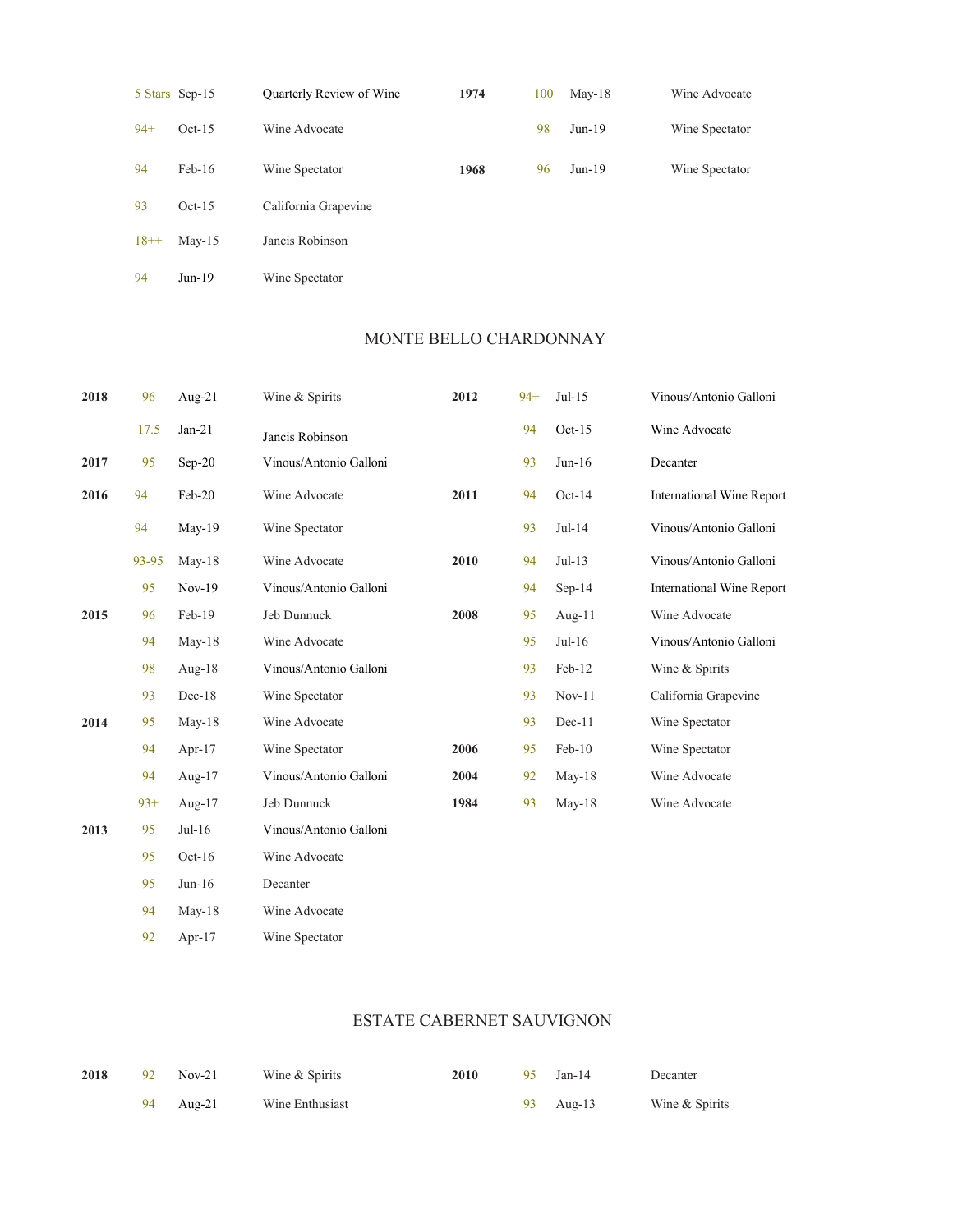|      | 94    | $Mar-21$ | James Suckling            |      | 92    | $Jul-13$ | Vinous/Antonio Galloni                        |
|------|-------|----------|---------------------------|------|-------|----------|-----------------------------------------------|
| 2017 | 16.5  | $Jan-21$ | Jancis Robinson           |      | 90    | Apr-13   | Connoisseurs' Guide                           |
|      | 94    | $Sep-20$ | Vinous/Antonio Galloni    | 2009 | 95    | $Dec-12$ | Wine Enthusiast                               |
|      | 93    | May-20   | Jeb Dunnuck               |      | $93+$ | $Sep-12$ | International Wine Report                     |
|      | 92    | May-20   | Fine Wine Review          |      | 92    | Aug-12   | Wine Advocate                                 |
| 2016 | 93    | Feb-20   | Wine Advocate             |      | 91    | $Dec-12$ | Stephen Tanzer's<br>International Wine Cellar |
|      | 91    | May-19   | California Grapevine      | 2008 | 94    | Aug-11   | Wine Advocate                                 |
|      | $94+$ | Jun-19   | Jeb Dunnuck               |      | 94    | $Jun-11$ | James Suckling                                |
|      | 91    | $Dec-19$ | Wine & Spirits            |      | 92    | May-11   | Daily Grape                                   |
|      | 94    | $Nov-19$ | Vinous/Antonio Galloni    |      | 90    | May-16   | Decanter                                      |
| 2015 | 94    | $Jun-18$ | Jeb Dunnuck               |      | 90    | $Sep-11$ | Wine Enthusiast                               |
|      | 92    | $May-18$ | Wine Advocate             |      | 90    | $Jul-11$ | California Gapevine                           |
|      | 91    | $Jun-18$ | California Grapevine      |      |       |          |                                               |
|      | 92    | Aug-18   | Vinous/Antonio Galloni    |      |       |          |                                               |
| 2014 | 93    | Aug-17   | Vinous/Antonio Galloni    |      |       |          |                                               |
|      | 92    | Aug-17   | Jeb Dunnuck               |      |       |          |                                               |
|      | 91    | $Jul-17$ | Wine Spectator            |      |       |          |                                               |
|      | 92    | $Jul-17$ | California Grapevine      |      |       |          |                                               |
| 2013 | 95    | $Oct-16$ | Wine & Spirits            |      |       |          |                                               |
|      | 95    | $Oct-16$ | International Wine Report |      |       |          |                                               |
|      | 94    | $Jul-16$ | Vinous/Antonio Galloni    |      |       |          |                                               |
|      | 92    | $Jul-17$ | Wine Spectator            |      |       |          |                                               |
|      | 92    | Apr-17   | Decanter                  |      |       |          |                                               |
|      | 90    | $Jun-16$ | California Grapevine      |      |       |          |                                               |
| 2012 | 94    | $Jul-15$ | Vinous/Antonio Galloni    |      |       |          |                                               |
|      | 92    | $Oct-15$ | Wine Advocate             |      |       |          |                                               |
|      | 91    | $Oct-15$ | Wine & Spirits            |      |       |          |                                               |
| 2011 | 92    | $Jul-14$ | Vinous/Antonio Galloni    |      |       |          |                                               |
|      | 92    | $Nov-14$ | Wine Enthusiast           |      |       |          |                                               |
|      | 91    | $Oct-14$ | Wine & Spirits            |      |       |          |                                               |
|      | 90    | $Jun-14$ | California Grapevine      |      |       |          |                                               |
|      |       |          |                           |      |       |          |                                               |

# ESTATE CHARDONNAY

| 2019 | 94  | Aug- $21$ | Wine & Spirits  | 2014 | 95 | May-16   | Decanter                  |
|------|-----|-----------|-----------------|------|----|----------|---------------------------|
|      | 95  | $Jul-21$  | Jeb Dunnuck     |      |    | $Jul-16$ | Vinous/Antonio Galloni    |
|      | -92 | $Jul-21$  | Wine Enthusiast |      |    | $Oct-16$ | International Wine Report |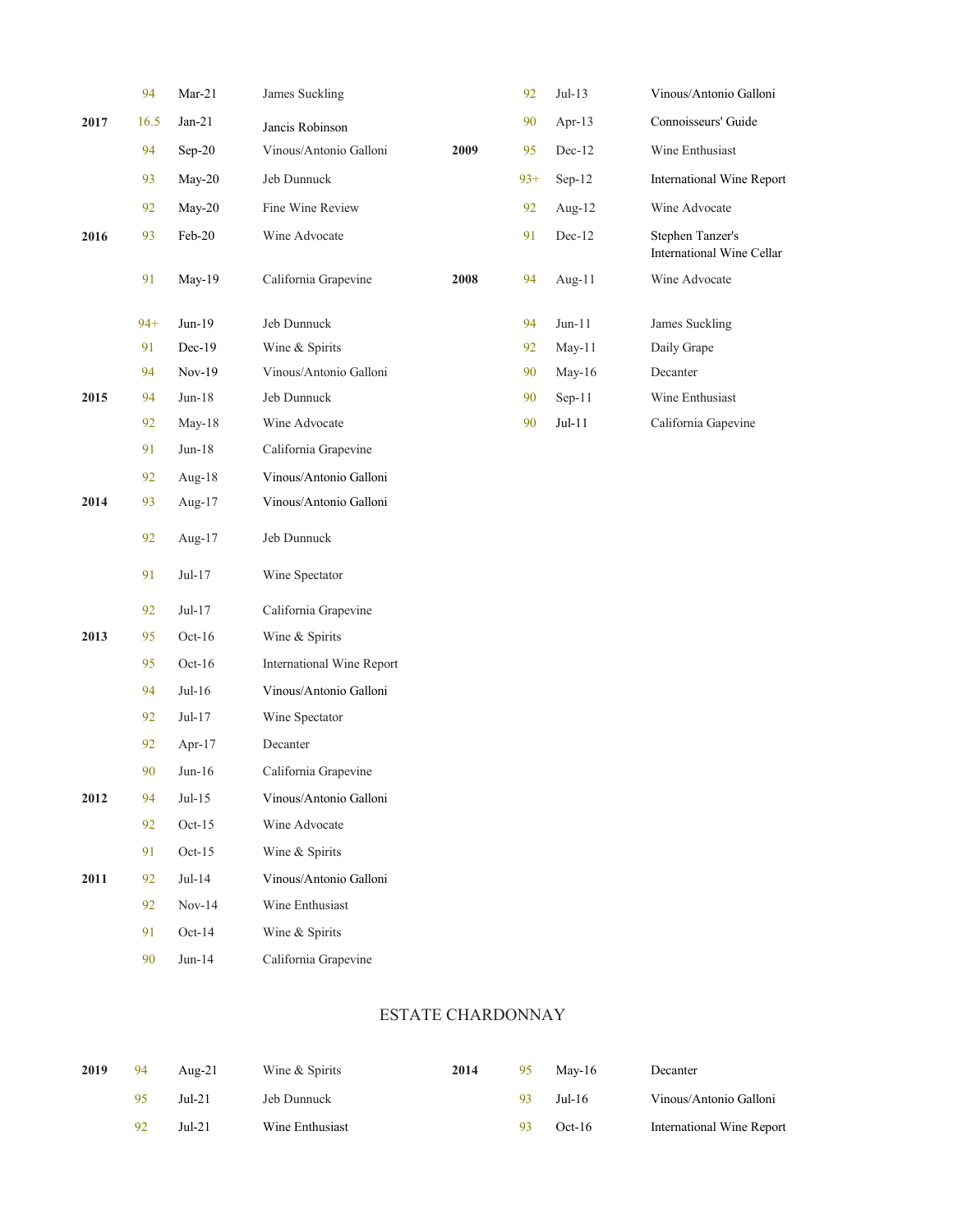|      | 94       | $Mar-21$  | James Suckling         |      | 93                | Web 2016  | Wine Spectator           |
|------|----------|-----------|------------------------|------|-------------------|-----------|--------------------------|
| 2018 | 94       | $Sep-20$  | Vinous/Antonio Galloni |      | 90                | Aug- $16$ | Wine Advocate            |
|      | 95       | $May-20$  | Jeb Dunnuck            |      | 5<br><b>Stars</b> | $Jul-16$  | Quarterly Review of Wine |
|      | 91       | $May-20$  | Fine Wine Review       | 2013 | 92                | $Jul-15$  | Vinous/Antonio Galloni   |
|      | 94       | $May-20$  | Connoisseurs' Guide    | 2012 | 92                | $Oct-14$  | Wine Advocate            |
| 2017 | 92       | $May-19$  | Wine Spectator         |      | 92                | $Jul-14$  | Vinous/Antonio Galloni   |
|      | 92       | Feb-20    | Wine Advocate          |      | 91                | $May-14$  | Wine Spectator           |
|      | 91       | $May-19$  | California Grapevine   |      | 91                | $Jun-14$  | California Grapevine     |
|      | 94       | Jun-19    | Jeb Dunnuck            | 2011 | $93+$             | $Jul-13$  | Vinous/Antonio Galloni   |
|      | 94       | $Nov-19$  | Vinous/Antonio Galloni |      | 92                | $May-13$  | California Grapevine     |
|      | 95       | $Nov-19$  | Jeb Dunnuck            | 2010 | 92                | $Jul-12$  | Wine Enthusiast          |
| 2016 | 95       | Feb-19    | Jeb Dunnuck            |      |                   |           |                          |
|      | 93       | Aug- $18$ | Vinous/Antonio Galloni |      |                   |           |                          |
|      | 92       | $May-18$  | Wine Spectator         |      |                   |           |                          |
|      | $91+$    | $May-18$  | Wine Advocate          |      |                   |           |                          |
|      | $91/A$ - | $May-18$  | Fine Wine Review       |      |                   |           |                          |
| 2015 | 93       | Aug-17    | Vinous/Antonio Galloni |      |                   |           |                          |
|      | 93       | Aug-17    | Jeb Dunnuck            |      |                   |           |                          |
|      | 92       | Apr- $17$ | Wine Spectator         |      |                   |           |                          |

Jun-17 91 Jun-17 California Grapevine

Nov-15

Connoisseurs' Guide

90

### ESTATE MERLOT

| 2017 | 94 | $Sep-20$  | Vinous/Antonio Galloni | 2010 | 90 | $Jul-13$  | Vinous/Antonio Galloni                        |
|------|----|-----------|------------------------|------|----|-----------|-----------------------------------------------|
| 2016 | 92 | $Feb-20$  | Wine Advocate          |      | 90 | $Sep-13$  | California Grapevine                          |
|      | 92 | $Nov-19$  | Vinous/Antonio Galloni |      | 90 | $Sep-13$  | Wine & Spirits                                |
| 2014 | 92 | Aug- $17$ | Vinous/Antonio Galloni | 2009 | 91 | $Dec-12$  | Stephen Tanzer's<br>International Wine Cellar |
|      | 91 | Aug-17    | Jeb Dunnuck            |      | 90 | Aug- $12$ | Wine Advocate                                 |
| 2013 | 92 | $Jul-16$  | Vinous/Antonio Galloni | 1992 | 91 | Jan- $96$ | Wine Spectator                                |
|      | 90 | $Sep-16$  | Wine & Spirits         |      |    |           |                                               |
|      | 90 | $Nov-16$  | California Grapevine   |      |    |           |                                               |
| 2012 | 92 | $Jul-15$  | Vinous/Antonio Galloni |      |    |           |                                               |
|      | 91 | $Oct-15$  | Wine Advocate          |      |    |           |                                               |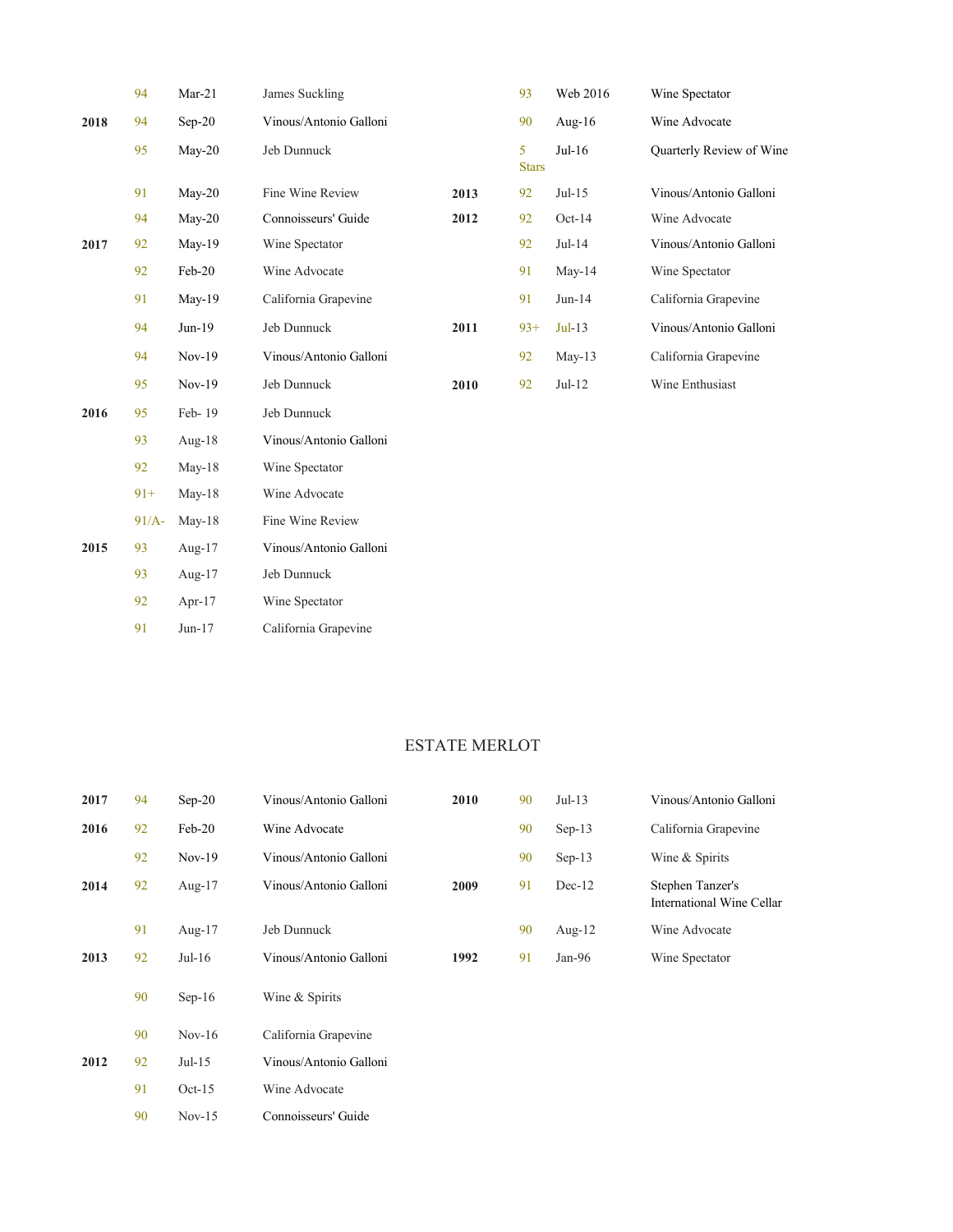|      | 90 | $May-15$ | California Grapevine   |
|------|----|----------|------------------------|
| 2011 | 92 | $Jul-14$ | Vinous/Antonio Galloni |
|      | 91 | $Nov-14$ | Wine Enthusiast        |
|      | 90 | $Oct-14$ | Wine & Spirits         |
|      | 90 | $Nov-14$ | California Grapevine   |

91 Sep-16

Connoisseurs' Guide

### LYTTON SPRINGS

| 2019 | 95    | $Nov-21$             | Wine Enthusiast                               | 2013 | 95    | $Jul-15$  | Vinous/Antonio Galloni    |
|------|-------|----------------------|-----------------------------------------------|------|-------|-----------|---------------------------|
|      | 95    | $Jul-21$             | Jeb Dunnuck                                   |      | $92+$ | $Oct-15$  | Wine Advocate             |
| 2018 | 94    | $Jan-21$             | Wine Enthusiast                               |      | 91    | Web 2016  | Wine Spectator            |
|      | 91    | $Jan-21$             | Connoisseurs' Guide                           |      | 90    | $Nov-15$  | California Grapevine      |
|      | 96    | $Sep-20$             | Vinous/Antonio Galloni                        |      | 90    | $Mar-16$  | Connoisseurs' Guide       |
|      | 92    | Aug- $20$            | Jeb Dunnuck                                   | 2012 | $93+$ | $Jul-14$  | Vinous/Antonio Galloni    |
| 2017 | 91    | Feb-20               | Wine Advocate                                 |      | 91    | $Jan-15$  | Connoisseurs' Guide       |
|      | 94    | $Nov-19$             | Vinous/Antonio Galloni                        |      | $91+$ | $Jan-15$  | California Grapevine      |
|      | 90    | $Nov-19$             | Jeb Dunnuck                                   | 2011 | $93+$ | $Jul-13$  | Vinous/Antonio Galloni    |
|      | 94    | $Dec-19$             | James Suckling                                |      | 91    | $Nov-13$  | California Grapevine      |
| 2016 | 95    | Aug- $18$            | Vinous/Antonio Galloni                        |      | 90    | Feb-14    | Wine & Spirits            |
|      | 94    | $Feb-19$             | Jeb Dunnuck                                   | 2010 | 95    | $Jan-13$  | Connoisseurs' Guide       |
|      | 94    | $Dec-18$             | Palate Press                                  |      | $93+$ | Aug-12    | Wine Advocate             |
|      | 92    | $Oct-18$             | Wine Spectator                                |      | 91    | $Sep-12$  | International Wine Report |
|      | 92    | $Dec-18$             | Fine Wine Review                              | 2009 | 96    | $Jan-12$  | Connoisseurs' Guide       |
|      | 90    | $Oct-18$             | California Grapevine                          |      | 95    | Aug- $11$ | Wine Advocate             |
|      | 91    | $Jun-19$             | Wine & Spirits                                |      | 95    | Aug- $17$ | Vinous/Antonio Galloni    |
| 2015 | 95    | $Sep-17$             | Connoisseurs' Guide                           |      | $93+$ | $Dec-11$  | Jeb Dunnuck               |
|      | $94+$ | Aug- $17$            | Vinous/Antonio Galloni                        | 2007 | 95    | $Nov-19$  | Vinous/Antonio Galloni    |
|      | 93    | $Jun-18$             | Jeb Dunnuck                                   |      | 92    | Feb-12    | Wine & Spirits            |
|      | 93    | $Oct-16$             | Stephen Tanzer's<br>International Wine Cellar | 1999 | 92    | Feb-19    | Jeb Dunnuck               |
|      | 92    | $Nov-17$             | Wine Spectator                                |      |       |           |                           |
|      | 92    | $Mar-18$<br>$Jun-18$ | Decanter<br>SB/World Fine Wine                |      |       |           |                           |
|      | 91    |                      |                                               |      |       |           |                           |
|      | 90    | $Oct-17$             | California Grapevine                          |      |       |           |                           |
| 2014 | $94+$ | $Jul-16$             | Vinous/Antonio Galloni                        |      |       |           |                           |
|      | 93    | $Feb-19$             | Jeb Dunnuck                                   |      |       |           |                           |
|      | 91/A  | Aug- $16$            | Fine Wine Review                              |      |       |           |                           |
|      | $91+$ | $Oct-16$             | Wine Advocate                                 |      |       |           |                           |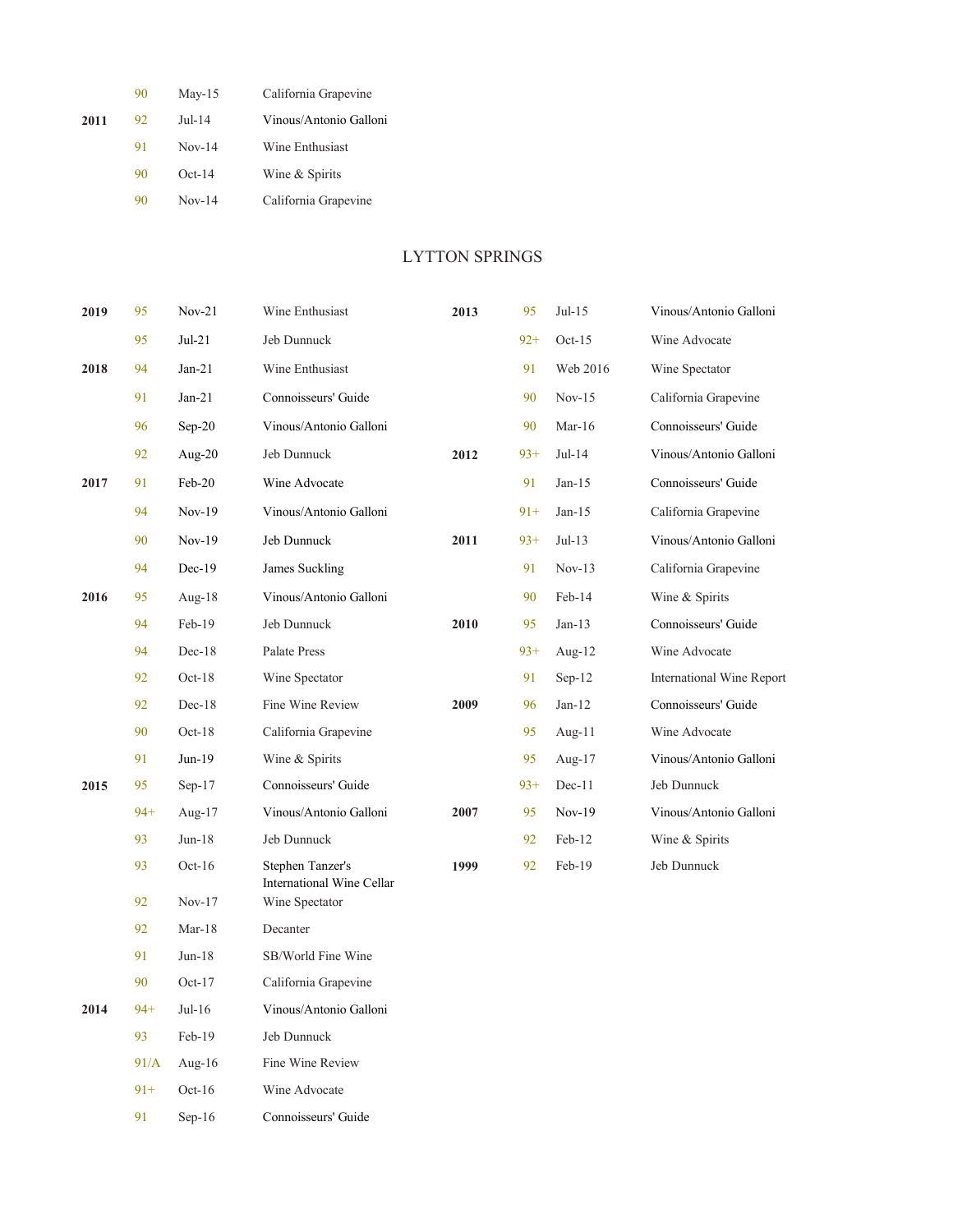# LYTTON ESTATE PETITE SIRAH

| 2018 | 93    | $Jan-21$    | Wine & Spirits         | 2012 | 93    | $Jul-14$ | Vinous/Antonio Galloni |
|------|-------|-------------|------------------------|------|-------|----------|------------------------|
|      | 92    | $Jan-21$    | Wine Enthusiast        | 2011 | $94+$ | $Jul-13$ | Vinous/Antonio Galloni |
|      | 96    | $Sep-20$    | Vinous/Antonio Galloni |      | 92    | $Mar-14$ | Wine Spectator         |
|      | 92    | Aug-20      | Jeb Dunnuck            |      | 90    | Feb-14   | Wine Enthusiast        |
| 2017 | 92    | Feb-20      | Wine Advocate          | 2009 | 92    | $Jul-12$ | Connoisseurs' Guide    |
|      | 93    | $Nov-19$    | Vinous/Antonio Galloni |      | 92    | $Dec-11$ | Jeb Dunnuck            |
|      | $92+$ | $Nov-19$    | Jeb Dunnuck            |      | 91    | Feb-12   | Wine & Spirits         |
|      | 94    | $Dec-19$    | James Suckling         | 2002 | 93    | Mar-08   | Jeb Dunnuck            |
| 2016 | $94+$ | Aug- $18$   | Vinous/Antonio Galloni |      |       |          |                        |
|      | 93    | $Nov-18$    | James Suckling         |      |       |          |                        |
|      | 90    | Feb-19      | Jeb Dunnuck            |      |       |          |                        |
|      | 90    | $Oct-18$    | California Grapevine   |      |       |          |                        |
| 2015 | 94    | Aug-17      | Vinous/Antonio Galloni |      |       |          |                        |
|      | $92+$ | Aug- $17$   | Jeb Dunnuck            |      |       |          |                        |
| 2014 | 95    | $Jul-16$    | Vinous/Antonio Galloni |      |       |          |                        |
|      | 94    | Feb-17      | Wine & Spirits         |      |       |          |                        |
|      |       | 91/A Aug-16 | Fine Wine Review       |      |       |          |                        |
|      | 90    | $Oct-16$    | Wine Advocate          |      |       |          |                        |
| 2013 | 93    | $Jul-15$    | Vinous/Antonio Galloni |      |       |          |                        |
|      | 91    | $Oct-15$    | Wine Advocate          |      |       |          |                        |
|      | 90    | Mar- $16$   | Connoisseurs' Guide    |      |       |          |                        |

# GEYSERVILLE

| 2019 | 93 | $Nov-21$  | Wine Spectator      | 2011 | 95    | $May-13$  | Connoisseurs' Guide              |
|------|----|-----------|---------------------|------|-------|-----------|----------------------------------|
|      | 93 | Aug- $21$ | Wine Enthusiast     |      | 94    | $Jul-13$  | Vinous/Antonio Galloni           |
|      | 92 | $Jul-21$  | Jeb Dunnuck         |      | 91-93 | Aug- $12$ | Wine Advocate                    |
|      | 95 | $Jul-21$  | Connoisseurs' Guide |      | 92    | Aug-13    | Wine Enthusiast                  |
|      | 93 | Apr-21    | Wine Spectator      |      | 91    | $Jun-13$  | California Grapevine             |
|      | 94 | $Mar-21$  | James Suckling      |      | 90    | $Jul-13$  | The Tasting Panel                |
|      | 93 | $Mar-21$  | Wine & Spirits      |      | 93    | $Sep-12$  | <b>International Wine Report</b> |
| 2018 | 92 | $Jan-21$  | Wine Enthusiast     |      | 90    | $Jun-12$  | California Grapevine             |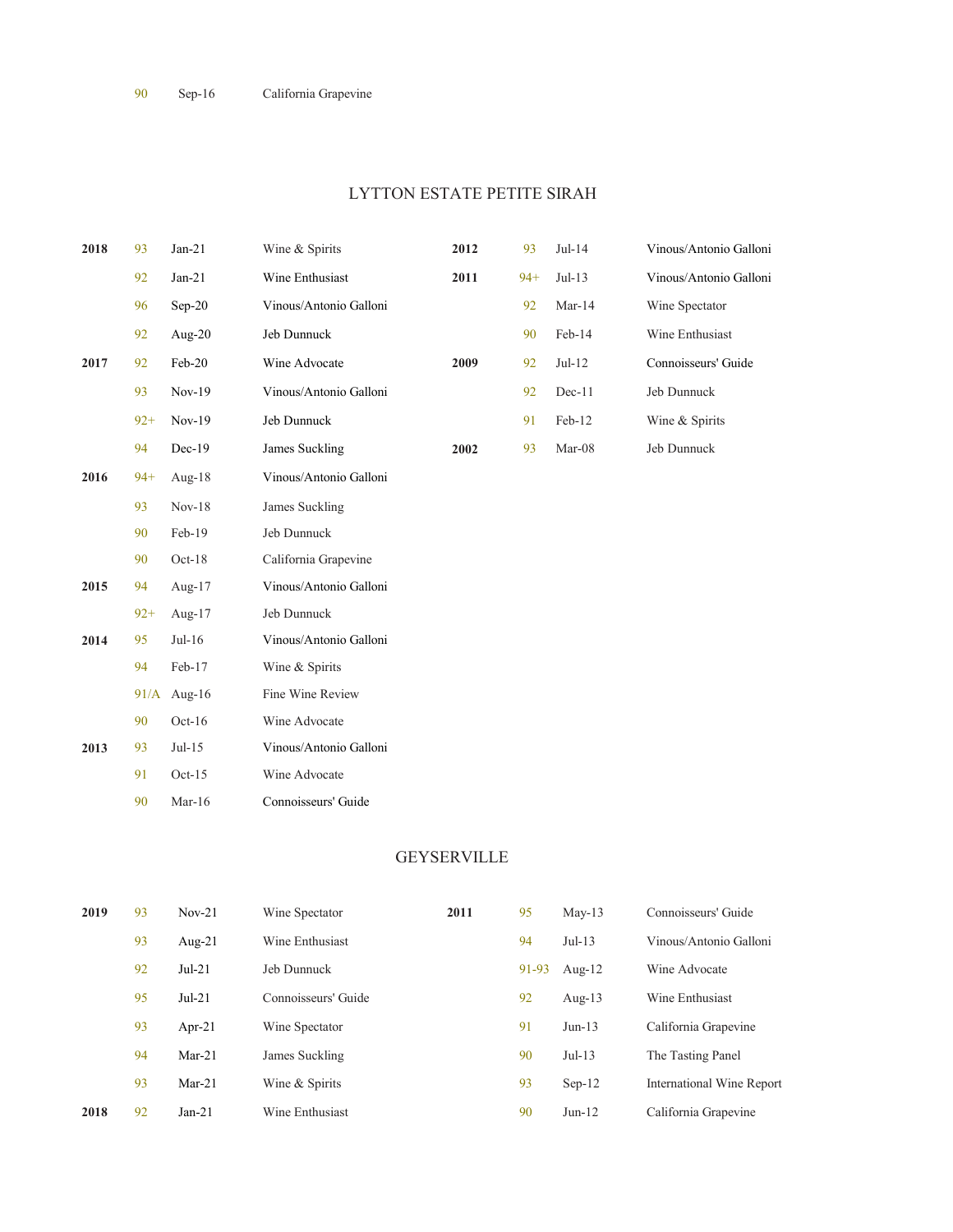|      | $94+$   | Sep-20    | Vinous/Antonio Galloni                        |      | 94    | Aug-11    | Wine Advocate          |
|------|---------|-----------|-----------------------------------------------|------|-------|-----------|------------------------|
|      | 91      | $Jul-20$  | Connoisseurs' Guide                           |      | $93+$ | $Mar-12$  | Jeb Dunnuck            |
|      | 92      | May-20    | Fine Wine Review                              | 2010 | 90    | Apr- $11$ | Daily Grape            |
|      | 95      | May-20    | Jeb Dunnuck                                   |      | 90    | $Sep-11$  | Connoisseurs' Guide    |
|      | 93      | $Mar-20$  | Wine Spectator                                | 2009 | 93    | $Jun-11$  | Jeb Dunnuck            |
| 2017 | 94      | May-18    | Wine Advocate                                 |      | 90    | $May-10$  | <b>Tasting Panel</b>   |
|      | 93-95   | May-18    | Wine Advocate                                 |      | 90    | $May-10$  | California Grapevine   |
|      | 91      | Jun-19    | Jeb Dunnuck                                   |      | 90    | $Feb-10$  | Wine Adocate           |
|      | 91      | Jul-19    | Connoisseurs' Guide                           | 2008 | 92    | May-17    | Connoisseurs' Guide    |
|      | $92+$   | $Nov-19$  | Vinous/Antonio Galloni                        |      | 91    | Feb-07    | Wine & Spirits         |
|      | 93      | $Dec-19$  | James Suckling                                |      | 92    | Feb-09    | Wine & Spirits         |
| 2016 | 95      | May-18    | Wine Advocate                                 |      | 95    | $Jan-08$  | Connoisseurs' Guide    |
|      | 95      | Aug-18    | Vinous/Antonio Galloni                        | 2007 | 94    | $Nov-19$  | Vinous/Antonio Galloni |
|      | 95      | Feb-19    | Jeb Dunnuck                                   |      | 92    | Mar-08    | Jeb Dunnuck            |
|      | $93+/A$ | May-18    | Fine Wine Review                              |      | 91    | Feb-19    | Jeb Dunnuck            |
|      | 91      | May-18    | California Grapevine                          |      |       |           |                        |
|      | 90      | $Jun-17$  | Wine Spectator                                |      |       |           |                        |
| 2015 | 95      | May-17    | Connoisseurs' Guide                           |      |       |           |                        |
|      | 94      | Aug- $17$ | Vinous/Antonio Galloni                        |      |       |           |                        |
|      | 92      | Aug-17    | Jeb Dunnuck                                   |      |       |           |                        |
|      | 91      | $Oct-17$  | Decanter                                      |      |       |           |                        |
|      | 90      | $Jun-17$  | Wine Spectator                                |      |       |           |                        |
| 2014 | 91-94   | $Jul-15$  | Vinous/Antonio Galloni                        |      |       |           |                        |
|      | 93      | $Jul-16$  | Vinous/Antonio Galloni                        |      |       |           |                        |
|      | 93      | $Oct-16$  | Wine Advocate                                 |      |       |           |                        |
|      | 93      | $Oct-16$  | International Wine Report                     |      |       |           |                        |
|      | 90      | $Sep-16$  | Connoisseurs' Guide                           |      |       |           |                        |
| 2013 | 94      | $Jul-15$  | Vinous/Antonio Galloni                        |      |       |           |                        |
|      | 93      | $Jul-16$  | Vinous/Antonio Galloni                        |      |       |           |                        |
|      | 93      | $Oct-15$  | Wine Advocate                                 |      |       |           |                        |
|      | 90      | $Nov-15$  | California Grapevine                          |      |       |           |                        |
| 2012 | 94      | Mar-18    | Decanter                                      |      |       |           |                        |
|      | 93      | $Jul-14$  | Vinous/Antonio Galloni                        |      |       |           |                        |
|      | 93      | $May-13$  | Stephen Tanzer's<br>International Wine Cellar |      |       |           |                        |
|      | 92      | Feb-15    | Wine Enthusiast                               |      |       |           |                        |
|      | 91      | $Oct-14$  | Wine Advocate                                 |      |       |           |                        |
|      | 91      | $Jan-15$  | California Grapevine                          |      |       |           |                        |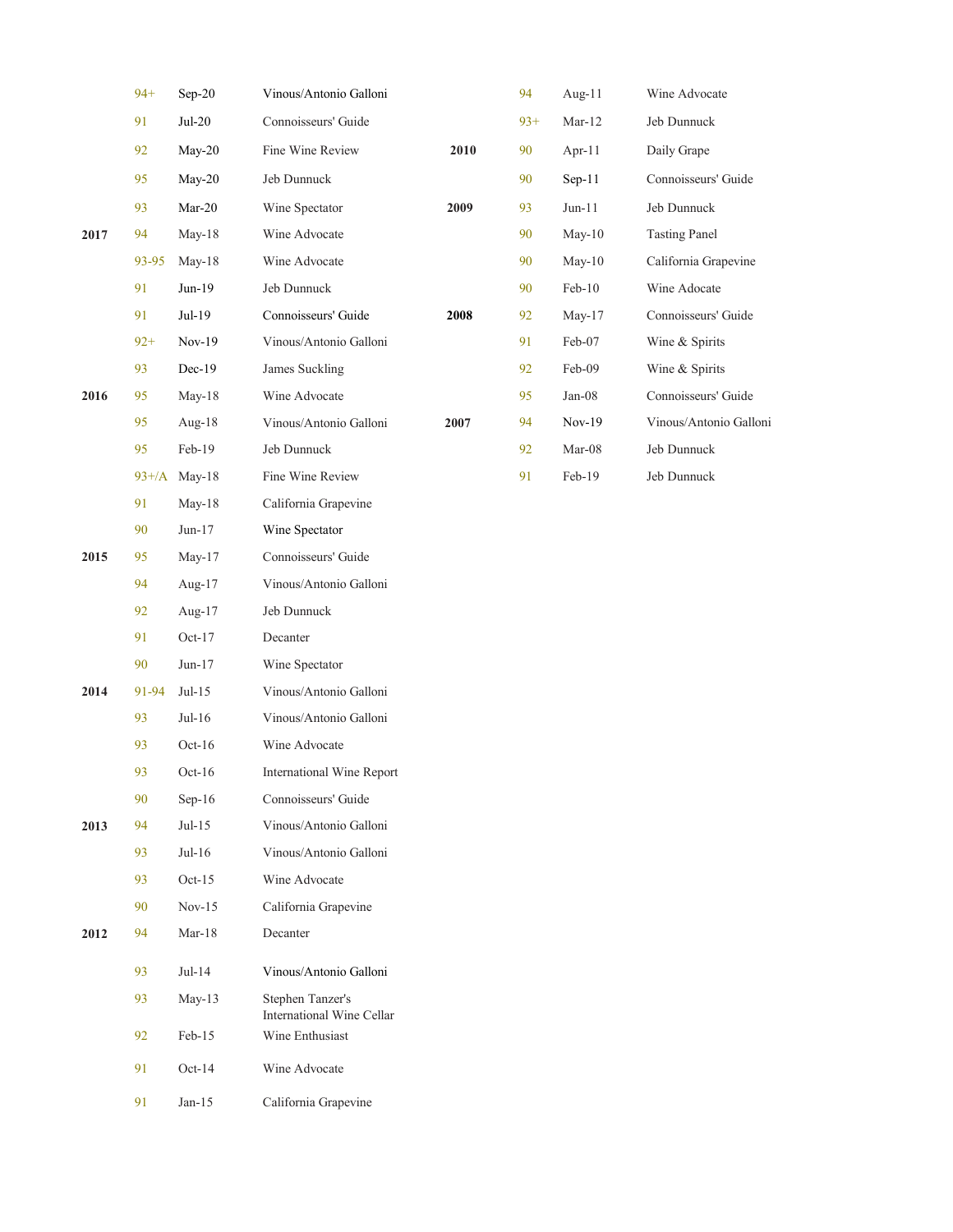#### PONZO ZINFANDEL

| 2018 | 91   | $Sep-20$  | Vinous/Antonio Galloni | 2013 | 91 | $Nov-15$ | California Grapevine |
|------|------|-----------|------------------------|------|----|----------|----------------------|
| 2017 | 91   | Feb-20    | Wine Advocate          |      | 90 | $Jun-16$ | Wine Spectator       |
|      | 95   | Aug-19    | Wine & Spirits         | 2011 | 90 | $Nov-13$ | California Grapevine |
|      | 92   | $Nov-19$  | Vinous/Antonio Galloni |      | 90 | $Jan-14$ | Connoisseurs' Guide  |
|      | 92   | $Nov-19$  | Jeb Dunnuck            | 2010 | 92 | $Jan-13$ | Connoisseurs' Guide  |
|      | 93   | $Dec-19$  | James Suckling         |      | 91 | Dec-12   | Wine Spectator       |
| 2016 | 93   | $Nov-18$  | James Suckling         | 2009 | 91 | $Sep-11$ | Wine Enthusiast      |
|      | 92   | Aug-18    | Vinous/Antonio Galloni |      | 91 | $Jul-11$ | California Grapevine |
|      | 92   | $Nov-18$  | Palate Press           | 2008 | 90 | $Oct-10$ | Wine & Spirits       |
|      | 90   | $Oct-18$  | Wine Spectator         | 2004 | 91 | $Jun-06$ | Wine Advocate        |
|      | 90   | Feb-19    | Jeb Dunnuck            |      |    |          |                      |
|      | 90   | $Oct-18$  | California Grapevine   |      |    |          |                      |
| 2015 | 92   | $Nov-17$  | Wine Spectator         |      |    |          |                      |
|      | 91   | $Sep-17$  | Connoisseurs' Guide    |      |    |          |                      |
|      | 90   | Aug- $17$ | Jeb Dunnuck            |      |    |          |                      |
|      | 90   | $Oct-17$  | California Grapevine   |      |    |          |                      |
| 2014 | 91   | $Sep-16$  | California Grapevine   |      |    |          |                      |
|      | 91/A | Aug- $16$ | Fine Wine Review       |      |    |          |                      |
|      | 90   | $Oct-16$  | Wine Advocate          |      |    |          |                      |

#### EAST BENCH ZINFANDEL

| 2019 | 93 | Aug- $21$ | Wine Enthusiast        | 2012 | 91 | $Jul-14$  | Vinous/Antonio Galloni                        |
|------|----|-----------|------------------------|------|----|-----------|-----------------------------------------------|
|      | 95 | $Jul-21$  | Jeb Dunnuck            |      | 91 | $Oct-14$  | Wine Advocate                                 |
|      | 90 | $Jul-21$  | Connoisseurs' Guide    |      | 91 | Apr-14    | Stephen Tanzer's<br>International Wine Cellar |
|      | 94 | $Mar-21$  | James Suckling         |      | 91 | $Jun-14$  | California Grapevine                          |
| 2018 | 94 | $Jan-21$  | Wine Enthusiast        |      | 90 | $Sep-14$  | Connoisseurs' Guide                           |
|      | 93 | $Oct-20$  | Wine & Spirits         | 2011 | 92 | $Jul-13$  | Vinous/Antonio Galloni                        |
|      | 91 | $Sep-20$  | Vinous/Antonio Galloni |      | 91 | $Jul-13$  | The Tasting Panel                             |
|      | 93 | $May-20$  | Jeb Dunnuck            | 2010 | 95 | Fall 2012 | Quarterly Review of Wine                      |
|      | 90 | $May-20$  | Fine Wine Review       | 2009 | 92 | $Sep-11$  | Connoisseurs' Guide                           |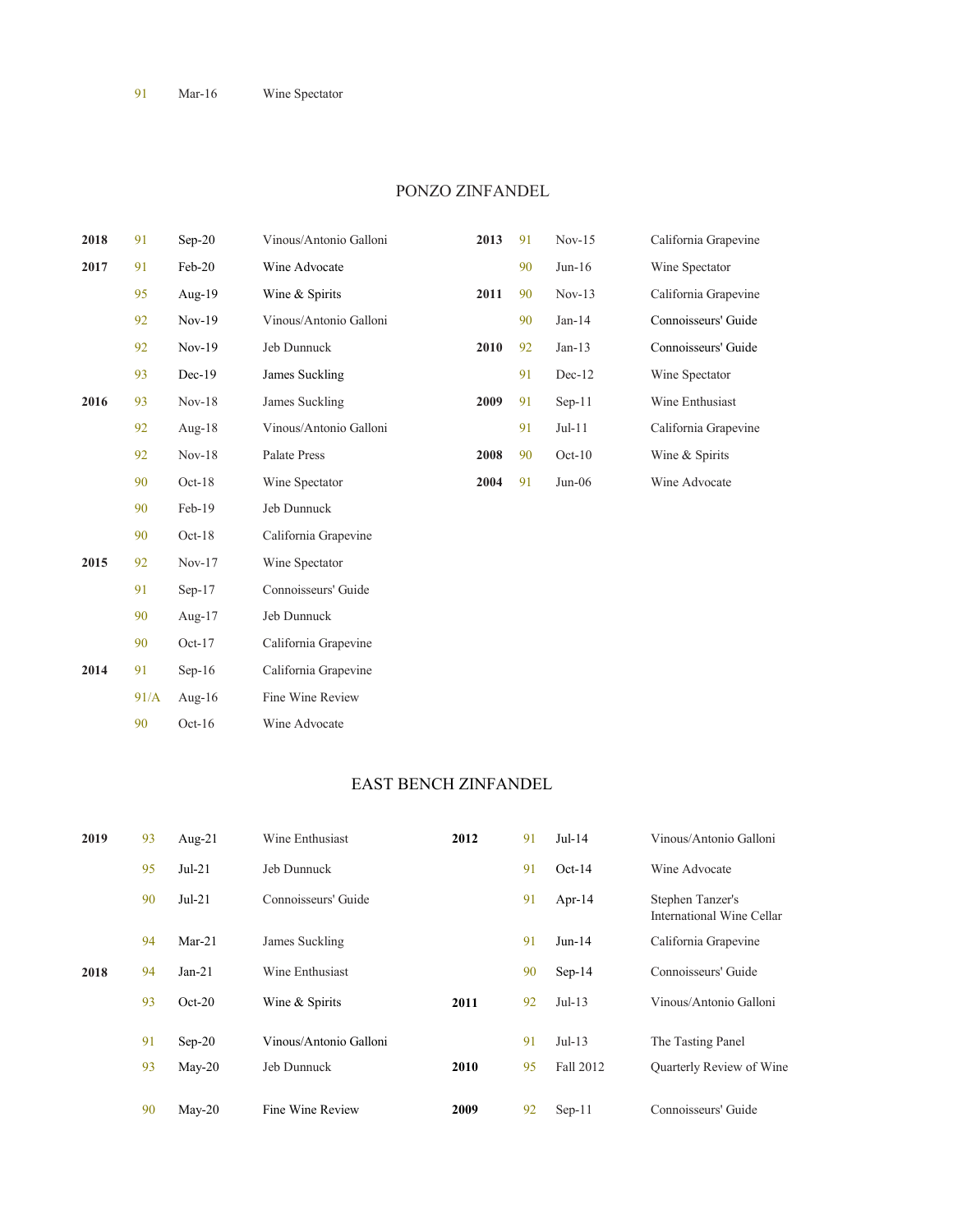|      | 92 | $Mar-20$  | Wine Spectator         |      | 92    | Sep-11       | Wine Enthusiast                               |
|------|----|-----------|------------------------|------|-------|--------------|-----------------------------------------------|
| 2017 | 93 | Feb-20    | Wine Advocate          |      | 91    | Aug- $11$    | Wine Advocate                                 |
|      | 90 | Apr-19    | Fine Wine Review       |      | 90    | May-11       | Daily Grape                                   |
|      | 91 | $Jun-19$  | Jeb Dunnuck            | 2008 | 92    | $Oct-10$     | Wine & Spirits                                |
|      | 90 | Nov-19    | Vinous/Antonio Galloni |      |       | 90-92 Feb-10 | Wine Advocate                                 |
|      | 91 | Nov-19    | Jeb Dunnuck            |      | 91    | $Jun-11$     | Wine Spectator                                |
| 2016 | 94 | Aug- $18$ | Vinous/Antonio Galloni |      | 90    | $Jun-11$     | Stephen Tanzer's<br>International Wine Cellar |
|      | 94 | $Nov-18$  | James Suckling         | 2007 | 92    | May-09       | Connoisseurs' Guide                           |
|      | 93 | Feb-19    | Jeb Dunnuck            |      | $90+$ | $Feb-10$     | Wine Advocate                                 |
|      | 92 | May-18    | Wine Advocate          |      | $90+$ | $Feb-10$     | Wine Advocate                                 |
|      | 90 | $Jun-18$  | Wine Spectator         |      |       |              |                                               |
| 2015 | 92 | Aug-17    | Vinous/Antonio Galloni |      |       |              |                                               |
|      | 91 | $Jul-17$  | California Grapevine   |      |       |              |                                               |
|      | 90 | $Jun-17$  | Wine Spectator         |      |       |              |                                               |
| 2014 | 91 | $Jul-16$  | Vinous/Antonio Galloni |      |       |              |                                               |
|      | 90 | Aug-16    | Wine Advocate          |      |       |              |                                               |
|      | 90 | $Jun-16$  | California Grapevine   |      |       |              |                                               |
| 2013 | 91 | $Jul-15$  | Vinous/Antonio Galloni |      |       |              |                                               |
|      | 90 | $Oct-15$  | Wine Advocate          |      |       |              |                                               |
|      | 90 | May-15    | California Grapevine   |      |       |              |                                               |

### PAGANI RANCH ZINFANDEL

| 2019 | 93 | $Jan-22$  | Wine Enthusiast        | 2012 | 92    | $Nov-14$ | California Grapevine   |
|------|----|-----------|------------------------|------|-------|----------|------------------------|
|      | 96 | $Oct-21$  | Wine Enthusiast        |      | $91+$ | $Jul-14$ | Vinous/Antonio Galloni |
|      | 94 | $Jul-21$  | Jeb Dunnuck            |      | 91    | $Jan-15$ | Connoisseurs' Guide    |
| 2018 | 96 | $Jan-21$  | Wine Enthusiast        | 2011 | 91    | $Nov-13$ | California Grapevine   |
|      | 94 | $Jan-21$  | Connoisseurs' Guide    |      | 90    | $Jun-13$ | Vinous/Antonio Galloni |
|      | 95 | Aug- $20$ | Jeb Dunnuck            | 2010 | 90    | $Jun-13$ | Wine Spectator         |
|      | 95 | $Sep-20$  | Vinous/Antonio Galloni | 2009 | 92    | $Sep-11$ | Wine Spectator         |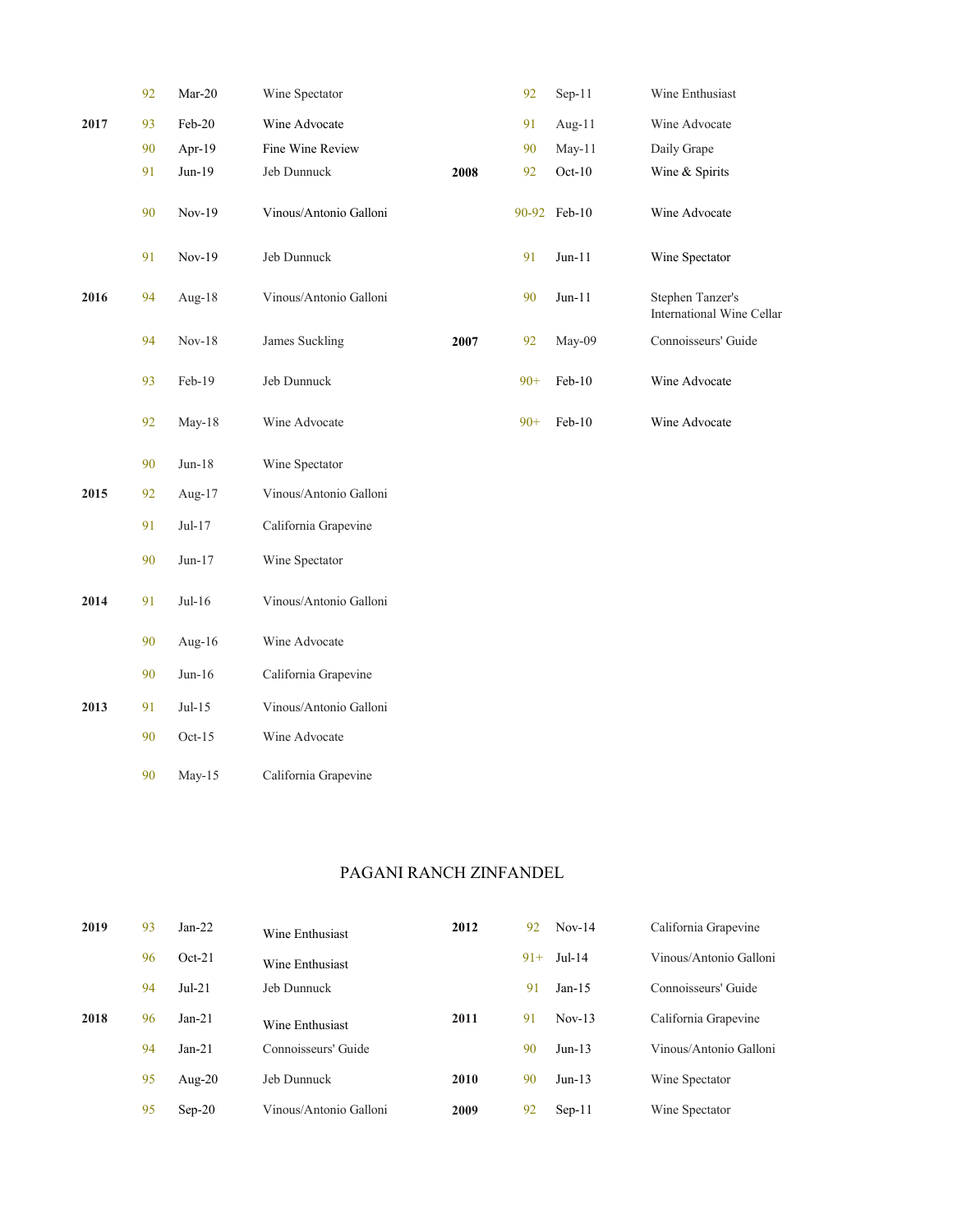| 2017 | 94 | $Mar-20$  | Decanter                  |      | 90 | $Oct-11$ | California Grapevine                          |
|------|----|-----------|---------------------------|------|----|----------|-----------------------------------------------|
|      | 94 | Feb-20    | Wine Advocate             | 2008 | 91 | $Jun-10$ | Wine Spectator                                |
|      | 91 | $Oct-19$  | California Grapevine      |      | 91 | $Jun-11$ | Stephen Tanzer's<br>International Wine Cellar |
|      | 94 | $Nov-19$  | Vinous/Antonio Galloni    |      | 91 | $Oct-10$ | The Tasting Panel                             |
|      | 94 | $Nov-19$  | Jeb Dunnuck               |      | 91 | $Nov-10$ | California Grapevine                          |
|      | 93 | $Dec-19$  | James Suckling            | 2006 | 95 | $Jan-09$ | Connoisseurs' Guide                           |
| 2016 | 94 | Aug- $18$ | Vinous/Antonio Galloni    | 2005 | 93 | $Jan-08$ | Connoisseurs' Guide                           |
|      | 94 | $Dec-18$  | Palate Press              | 2004 | 95 | $Jan-07$ | Connoisseurs' Guide                           |
|      | 93 | $May-18$  | The Wine Advocate         | 2003 | 90 | $Jan-06$ | Connoisseurs' Guide                           |
|      | 93 | Feb-19    | <b>James Suckling</b>     | 2002 | 91 | $Nov-04$ | California Grapevine                          |
|      | 91 | $Oct-18$  | California Grapevine      | 2001 | 91 | $Oct-03$ | Wine Advocate                                 |
|      | 91 | $Oct-18$  | Wine Spectator            | 1997 | 92 | Feb-00   | Wine Enthusiast                               |
|      | 91 | $Jan-19$  | Connoisseurs' Guide       | 1991 | 94 | Feb-96   | Wine Advocate                                 |
|      | 90 | $Dec-18$  | Fine Wine Review          |      | 90 | Apr-14   | Wine Spectator                                |
| 2015 | 94 | Aug-17    | Vinous/Antonio Galloni    |      | 90 | $Jun-14$ | Wine Enthusiast                               |
|      | 94 | $Jun-18$  | Jeb Dunnuck               |      |    |          |                                               |
|      | 93 | $Nov-17$  | Wine Spectator            |      |    |          |                                               |
|      | 92 | $Oct-17$  | California Grapevine      |      |    |          |                                               |
| 2014 | 93 | $Oct-16$  | Wine Advocate             |      |    |          |                                               |
|      | 92 | $Jul-16$  | Vinous/Antonio Galloni    |      |    |          |                                               |
|      | 92 | $Oct-16$  | International Wine Report |      |    |          |                                               |
|      | 91 | $Sep-16$  | California Grapevine      |      |    |          |                                               |
|      | 90 | $Nov-16$  | Wine Spectator            |      |    |          |                                               |
| 2013 | 90 | $Oct-15$  | California Grapevine      |      |    |          |                                               |

# PASO ROBLES ZINFANDEL

| 2019 | 92 | $Jul-21$ | Jeb Dunnuck     |      | 90 | Apr-14          | Wine Spectator       |
|------|----|----------|-----------------|------|----|-----------------|----------------------|
|      | 91 | $Jul-21$ | Wine Enthusiast |      | 90 | $Jun-14$        | Wine Enthusiast      |
|      | 94 | $Mar-21$ | James Suckling  | 2011 | 91 | $Oct-13$        | Wine Spectator       |
|      | 93 | $Mar-21$ | Wine Spectator  |      | 91 | $Jun-14$        | California Grapevine |
| 2018 | 91 | $Nov-20$ | Wine Enthusiast | 2010 | 90 | $Jul-12$        | Wine Enthusiast      |
|      | 91 | $Jun-20$ | Wine & Spirits  | 2009 | 91 | $Sep-11$        | Wine Enthusiast      |
|      | 91 | $May-20$ | Jeb Dunnuck     | 2008 | 90 | $\text{May-}10$ | Connoisseurs' Guide  |
| 2017 | 93 | $Feb-20$ | Wine Advocate   |      | 90 | $\text{May-}10$ | California Grapevine |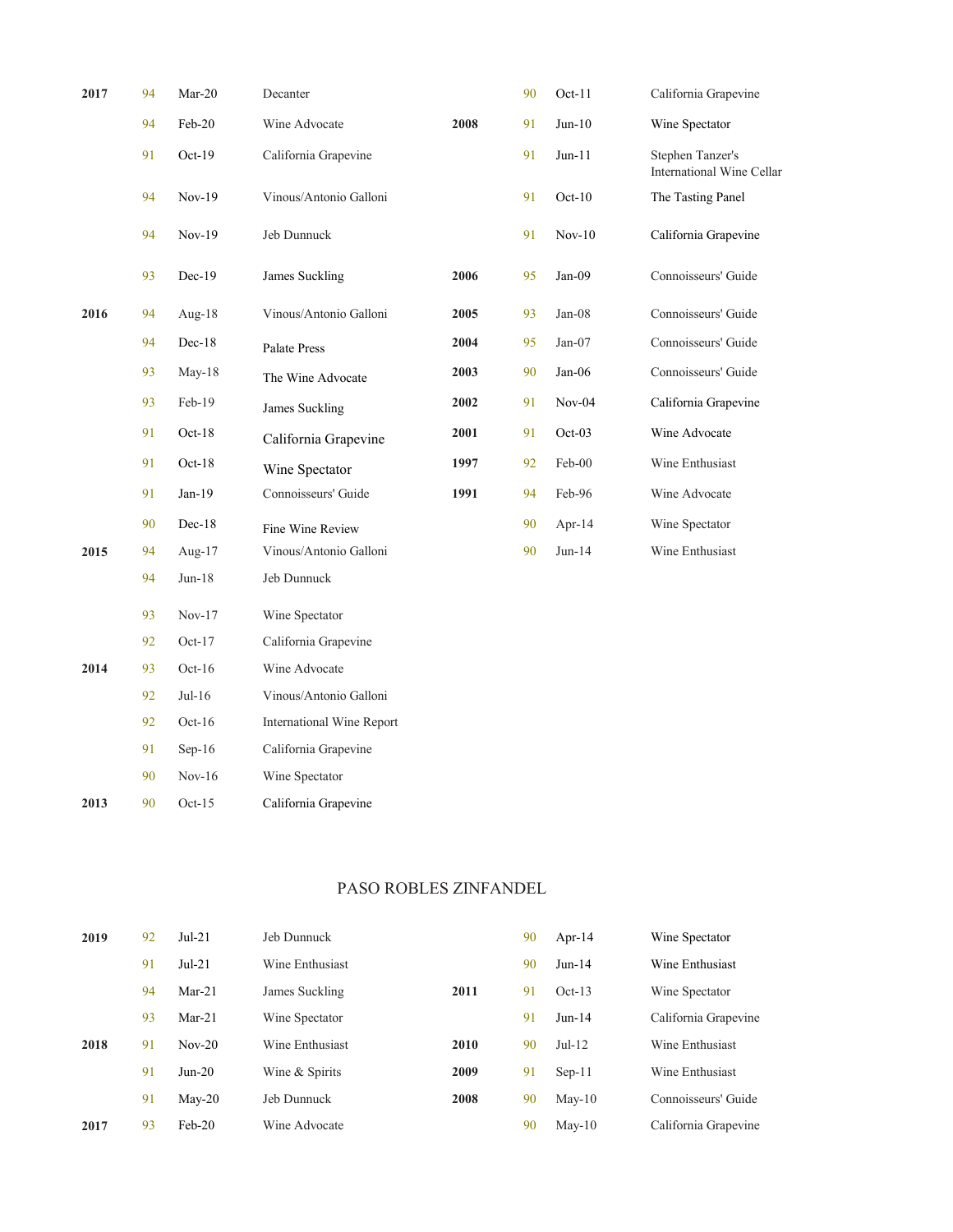| 91-93 | $May-18$  | Wine Advocate          | 2007                 | 90 | May-09   | Connoisseurs' Guide                           |
|-------|-----------|------------------------|----------------------|----|----------|-----------------------------------------------|
| 92    | Jun-19    | Jeb Dunnuck            |                      | 91 | Apr-09   | Wine Spectator                                |
| 91    | May-19    | Wine Spectator         |                      | 90 | Jul-09   | California Grapevine                          |
| 92    | $Nov-19$  | Vinous/Antonio Galloni | 2006                 | 93 | May-08   | Connoisseurs' Guide                           |
| 92    | $Nov-19$  | Jeb Dunnuck            |                      | 90 | $Nov-08$ | Stephen Tanzer's<br>International Wine Cellar |
| 93    | Aug- $18$ | Vinous/Antonio Galloni |                      | 90 | $Sep-08$ | California Grapevine                          |
| 93    | $May-18$  | Wine Advocate          |                      |    |          |                                               |
| 92    | $Jun-18$  | Wine Spectator         |                      |    |          |                                               |
|       |           |                        |                      |    |          |                                               |
| 93    | $May-17$  | Connoisseurs' Guide    |                      |    |          |                                               |
| 92    | Aug-17    | Jeb Dunnuck            |                      |    |          |                                               |
| 92    | Jul-17    | California Grapevine   |                      |    |          |                                               |
| 90    | $Jun-16$  | California Grapevine   |                      |    |          |                                               |
| 93    | May-15    | California Grapevine   |                      |    |          |                                               |
| 91    | $Oct-15$  | Wine Spectator         |                      |    |          |                                               |
| 90    | $Jul-15$  | Vinous/Antonio Galloni |                      |    |          |                                               |
| 94    | Aug-14    | Wine & Spirits         |                      |    |          |                                               |
| 91    | $Jun-14$  | California Grapevine   |                      |    |          |                                               |
| 90    | $Oct-14$  | Wine Advocate          |                      |    |          |                                               |
|       | 90        | May-18                 | California Grapevine |    |          |                                               |

# THREE VALLEYS SONOMA COUNTY

| 2019 | 91 | $Jul-21$  | Connoisseurs' Guide    | 2013 | 91 | $Oct-15$  | Wine Advocate                                 |
|------|----|-----------|------------------------|------|----|-----------|-----------------------------------------------|
|      | 93 | Apr-21    | Wine Spectator         | 2012 | 90 | $Oct-14$  | Wine Advocate                                 |
|      | 90 | $Mar-21$  | Wine Enthusiast        |      | 90 | $Sep-14$  | Connoisseurs' Guide                           |
| 2018 | 90 | $Jul-20$  | Connoisseurs' Guide    |      | 90 | $Feb-15$  | Wine Enthusiast                               |
|      | 93 | $May-20$  | Jeb Dunnuck            | 2011 | 91 | Aug- $13$ | Wine Enthusiast                               |
|      | 90 | $May-20$  | Fine Wine Review       | 2007 | 92 | $Dec-09$  | Wine Enthusiast                               |
|      | 92 | $Mar-20$  | Wine Spectator         |      | 90 | $Jun-11$  | Stephen Tanzer's<br>International Wine Cellar |
| 2017 | 91 | $Feb-20$  | Wine Advocate          |      | 90 | $May-09$  | Connoisseurs' Guide                           |
|      | 91 | Apr- $19$ | Wine Spectator         | 2006 | 93 | $Jun-08$  | Wine & Spirits                                |
| 2016 | 91 | Aug- $18$ | Vinous/Antonio Galloni | 2001 | 90 | $Oct-03$  | Wine Advocate                                 |
|      | 90 | $Feb-19$  | Jeb Dunnuck            |      |    |           |                                               |